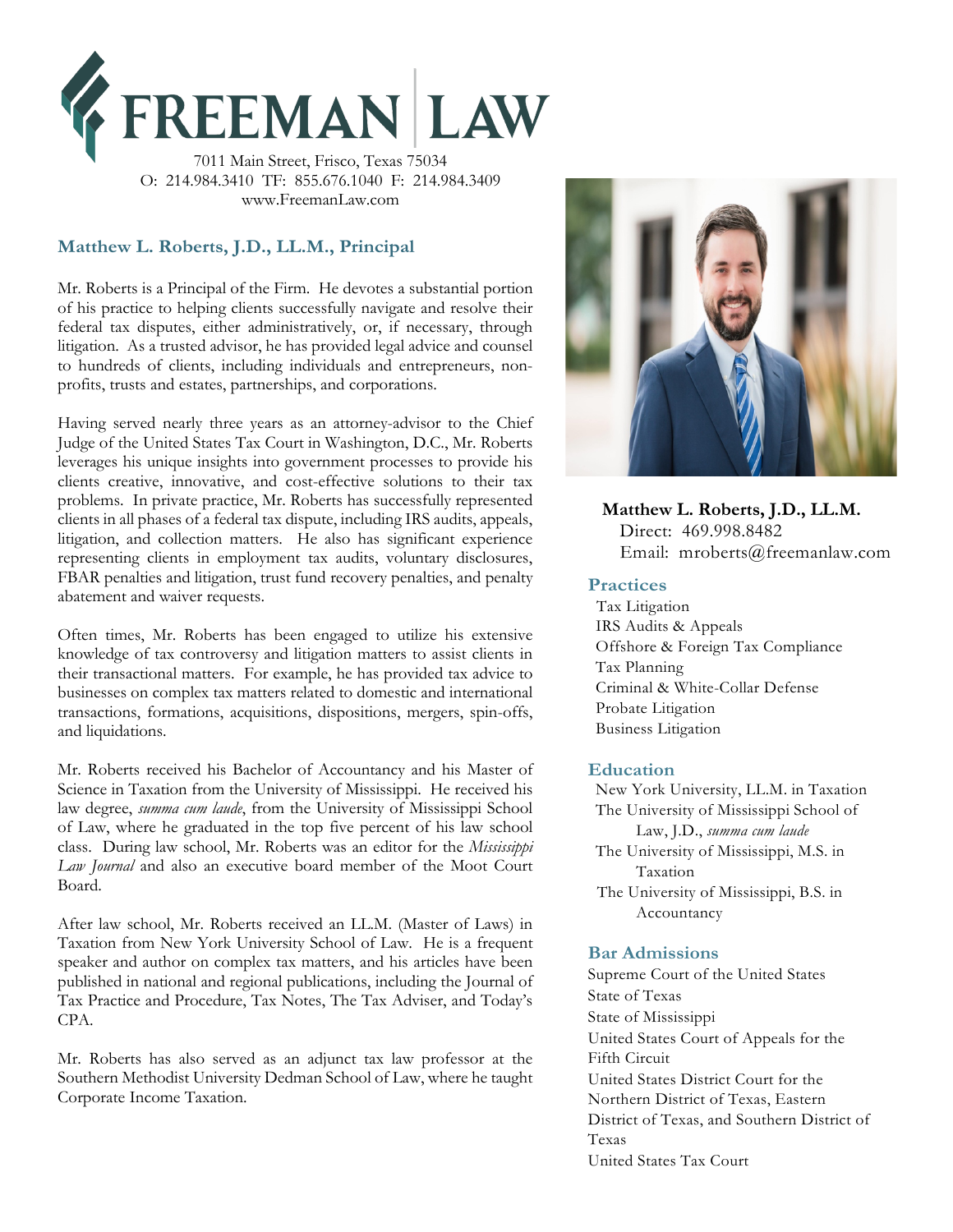### **Publications**

- Author, "Challenging FBAR Penalties in Federal Court: FBAR Litigation," JD Supra, January 10, 2022.
- Author, "Is Cryptocurrency 'Property' for U.S. Income Tax Purposes?", JD Supra, October 4, 2021.
- Author, "Does the IRS' First Time Abatement Rule Apply to Tax-Exempt Organizations?", JD Supra, June 4, 2021.
- Author, "Supreme Court Hands Tax Advisor Big Win in CIC Services, LLC v. IRS," JD Supra, May 20, 2021.
- Author, The King of Pop, Michael Jackson's, Estate Wins Big at Tax Court, JD Supra, May 14, 2021.
- Author, "How to Successfully Request IRS Penalty Relief," JD Supra, February 4, 2021.
- Co-Author, "A Primer on the IRS' New Voluntary Disclosure Practice: A Taxpayer's Secret Weapon," Cover Story of Today's CPA, January/February 2021 Edition.
- Author, "IRS Publishes Proposed BBA Regulations on Special Enforcement Matters," JD Supra, December 8, 2020.
- Author, "Can You Go to Jail for Failing to Disclose Virtual Currency on a Tax Return or as Part of An Offer for a Collection Alternative," JD Supra, November 18, 2020.
- Author, "Court Strikes Down Largest Non-Willful FBAR Penalty Ever," JD Supra, October 10, 2020.
- Author, "Clarifying the Contours of 'Reasonable Compensation,'" JD Supra, October 2, 2020.
- Co-Author, IRS Voluntary Disclosures, State Bar of Texas, August 27, 2020.
- Author, "Penalty Defenses and the Supervisory-Approval Requirement," The Tax Adviser, August 1, 2020.
- Co-Author, "Whistleblowers Face Self-Employment Tax Worries Too," Tax Notes Federal, December 9, 2019.
- Co-Author, "New IRS Tax Audit Rules and Divorce Agreements," Dallas Bar Association Headnotes: Family Law, September 2018.
- Co-Author, "The New Partnership Audit Rules Turning the Taxation of Partnerships Upside Down," Petroleum Accounting and Financial Management Journal, Summer 2016.
- Co-Author, "Buckle Your Seatbelts: Employment Taxes are Back in Vogue and it will be a Bumpy Ride the IRS and Department of Justice Tax Division are on the Hunt," Journal of Tax Practice and Procedure, June – July 2015.
- Author, "Transmuting Mississippi's Current Transmutation Doctrines: Establishing Clear and Consistent Precedents to Property Division," 80 MISS. L. J. 709 (2010).

## **Speaking Engagements**

- "Successfully Represent Your Client Against IRS FBAR Reporting Penalties," CPA Academy, December 8, 2021.
- "Civil International Penalties," Freeman Law International Tax Symposium, November 18, 2021.
- "Represent Your Client Against IRS Foreign-Activity Reporting Penalties," CPA Academy Webinar, September 8, 2021.
- "The Taxation of Settlements and Judgments: What You Need to Know," CPA Academy Webinar, August 6, 2021.
- "New Tax Practitioners: Collection Due Process," DC Bar, April 21, 2021.